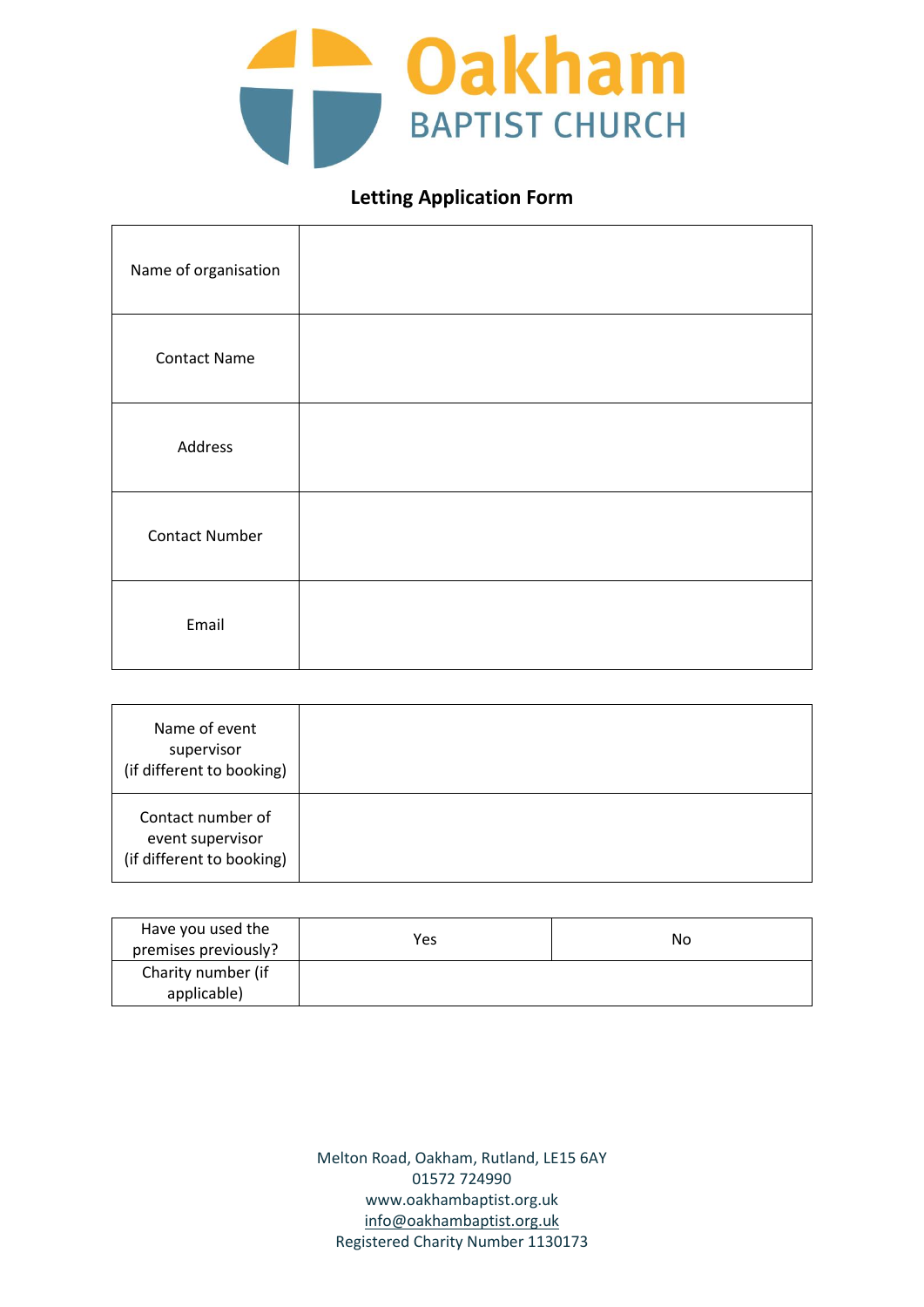## **COAKham**

| Description of proposed activity |  |
|----------------------------------|--|
|                                  |  |
|                                  |  |
|                                  |  |
|                                  |  |
|                                  |  |
|                                  |  |
|                                  |  |
|                                  |  |
|                                  |  |

| Date and time required                 |       |        |         |
|----------------------------------------|-------|--------|---------|
| Date                                   |       |        |         |
| Start time<br>(Includes set-up)        |       |        |         |
| End time<br>(Includes tidying<br>away) |       |        |         |
| Regular booking                        | Daily | Weekly | Monthly |
| Other (please specify)                 |       |        |         |

| Rooms Required           |                         |                                 |  |  |
|--------------------------|-------------------------|---------------------------------|--|--|
| Sanctuary (£10 per hour) | Back Room (£5 per hour) | Both inc kitchen (£15 per hour) |  |  |

Melton Road, Oakham, Rutland, LE15 6AY 01572 724990 www.oakhambaptist.org.uk [info@oakhambaptist.org.uk](mailto:info@oakhambaptist.org.uk) Registered Charity Number 1130173